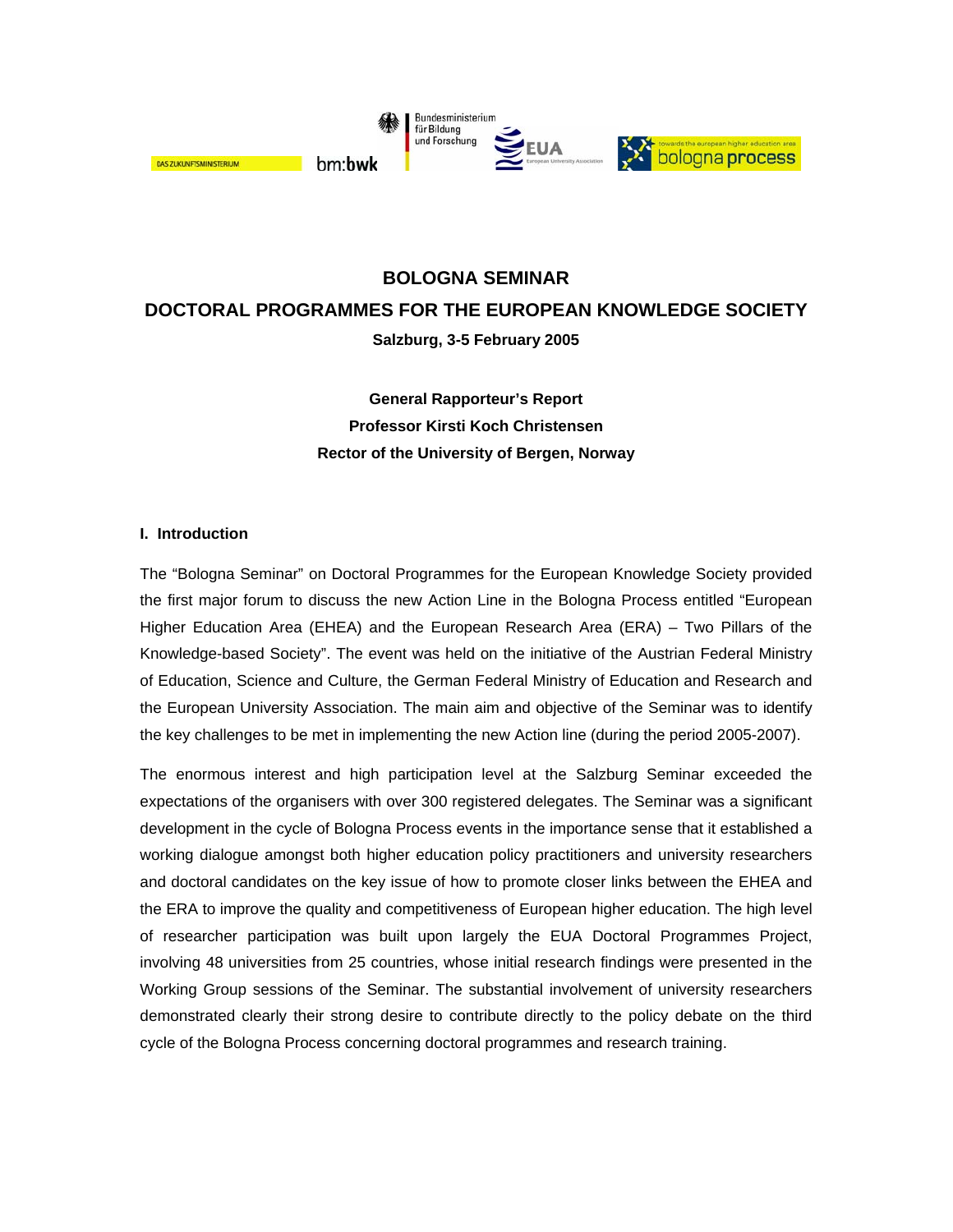Furthermore, the Salzburg Seminar provided also a timely opportunity to discuss the (then) draft "European Charter for Researchers and the Code of Conduct for the Recruitment of Researchers" prepared by the European Commission (DG Research). Seminar participants, who included the professional association representing doctoral candidates, EURODOC, welcomed the initiative as providing a valuable basis for further discussions and development at the respective national and regional levels.

The main outcome of the Seminar "dialogue" on the third cycle was to reach agreement on the establishment of a set of **"ten basic principles"** that should underpin further considerations of the key role of doctoral programmes and research training in the Bologna Process. Further work and analysis was required in order to encompass fully the great variety and experience of doctoral programmes and research training schemes, including both the opportunities and barriers, and to develop the "ten basic principles" into a set of recommendations. Future European level recommendations concerning the third cycle should be built upon, therefore, substantial knowledge and understanding of the achievements and good practices at the national and regional levels, taking account particularly of the rich experience of the varied research environments and cultures present across Europe.

The debates in Salzburg demonstrated clearly that the agreed set of "ten basic principles" provided a sound basis on which to begin the process of consensus-building on the future implementation of the new Action line.

#### **II. Ten basic principles for the third cycle**

In the following paragraphs, the "ten basic principles" are presented together with the main points discussed in both the Salzburg plenary and working group sessions. These points identify the key challenges that have to be faced in seeking to achieve consensus-building on future recommendations.

### 1. The core component of doctoral training is the advancement of knowledge through *original research. At the same time it is recognised that doctoral training must increasingly meet the needs of an employment market that is wider than academia.*

There was clearly a shared view amongst all participants that the core element of all doctoral programmes is, and should remain, training by doing research. Only training by research can provide doctoral candidates with core skills such as problem solving; innovative, creative and critical thinking; analysing and synthethising knowledge; and developing strategies. Doctoral candidates are young professionals who are trained through research and who make an important contribution to the creation of new knowledge, products, methods and systems, and to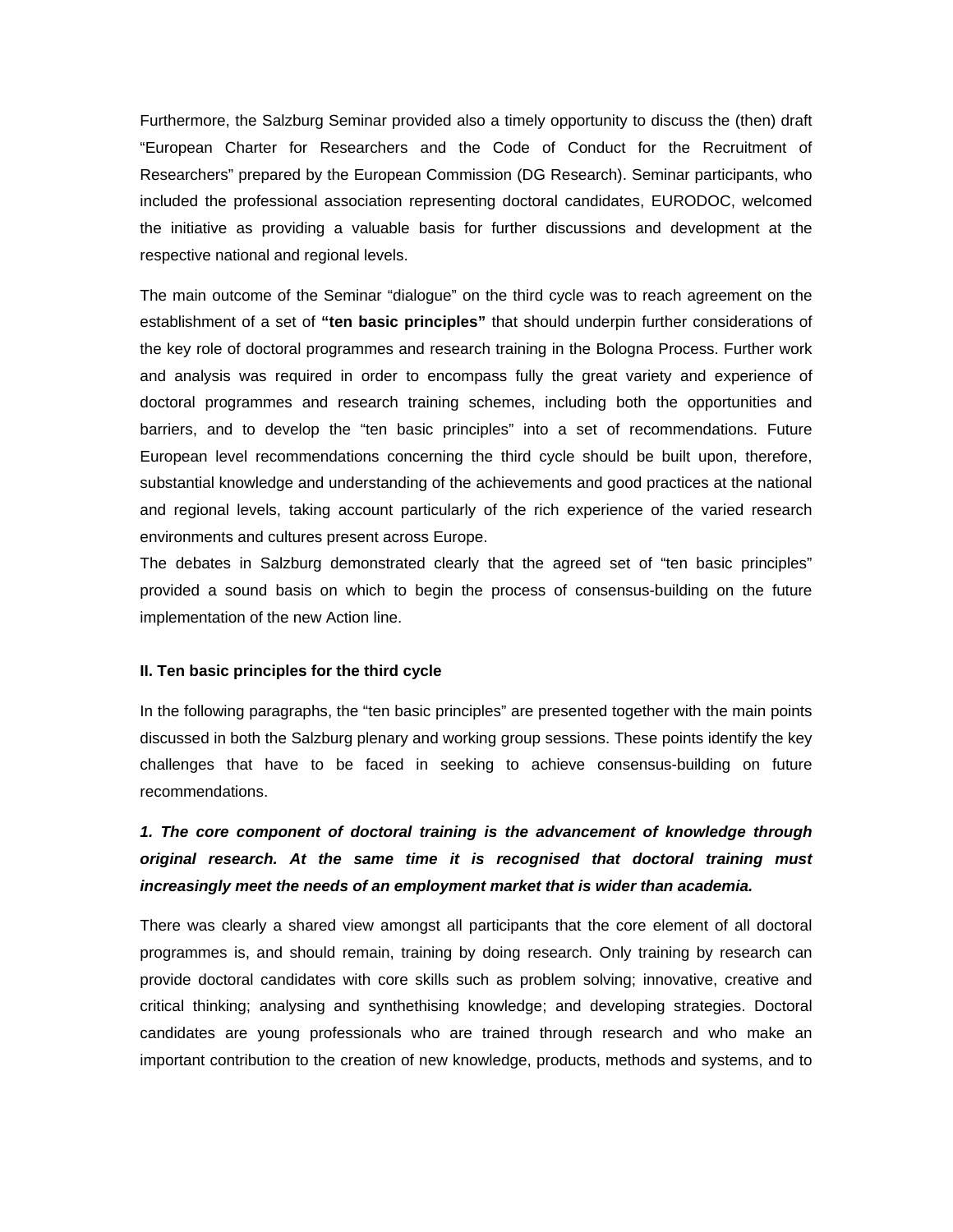knowledge transfer. Training by research is the main element that differentiates doctoral cycle from the first and second cycles in the Bologna Process.

With Barcelona and Lisbon goals in mind it is clear that Europe needs more researchers who will be able to work not only in academia, but also in the various sectors of the economy and society, industry, SMEs, public sector, NGOs, etc. This was stressed in several speeches and discussions. Industry requires people who are excellent in specific field, but also offer generic skills such as communication, presentation, teamwork and social skills. Demands on today's researchers are therefore wider and this has to be reflected in the structure and organisation of doctoral programmes. Training in transferable, "generic" skills and competences should become an integral part of all doctoral programmes in order to meet challenges and needs of the global labour market. (See also paragraph 8.)

*2. Embedding in institutional strategies and policies: universities as institutions need to assume responsibility for ensuring that the doctoral programmes and research training they offer are designed to meet new challenges and include appropriate professional career development opportunities.* 

Participants emphasised that doctoral training is a core mission of the university. All regulations, guidelines and/or code of practice in doctoral programmes should be developed and established not only at department or faculty levels, but also at the highest institutional level. There should be only one doctorate and one diploma signed by the Rector that is common for all faculties/institutes of the university. It was felt that this would strengthen the social value and recognition of doctoral degree.

The university is responsible for design, structure and organisation of its doctoral programmes. Institutional rules should cover regulations on recruitment, supervision, exams, evaluations and monitoring, and defence of the thesis throughout the university. Information on all doctoral programmes and regulations should be available on university websites. It was felt that a common portal for all doctoral candidates at the university was a useful instrument to organise and monitor the progress of candidates.

Universities should develop long-term strategies for doctoral programmes with the focus on building strong research environments and mechanisms for enhancing the quality of doctoral programmes. Career development opportunities for researchers of all categories including doctoral candidates should be a part of the strategies. Lack of transparent career perspectives for researchers is often criticised as one of the reasons why there is such a low interest of young people in science and research. Academic culture should be re-evaluated: doctoral candidates should feel they are needed, respected and welcome and they have career opportunities after completing doctoral studies.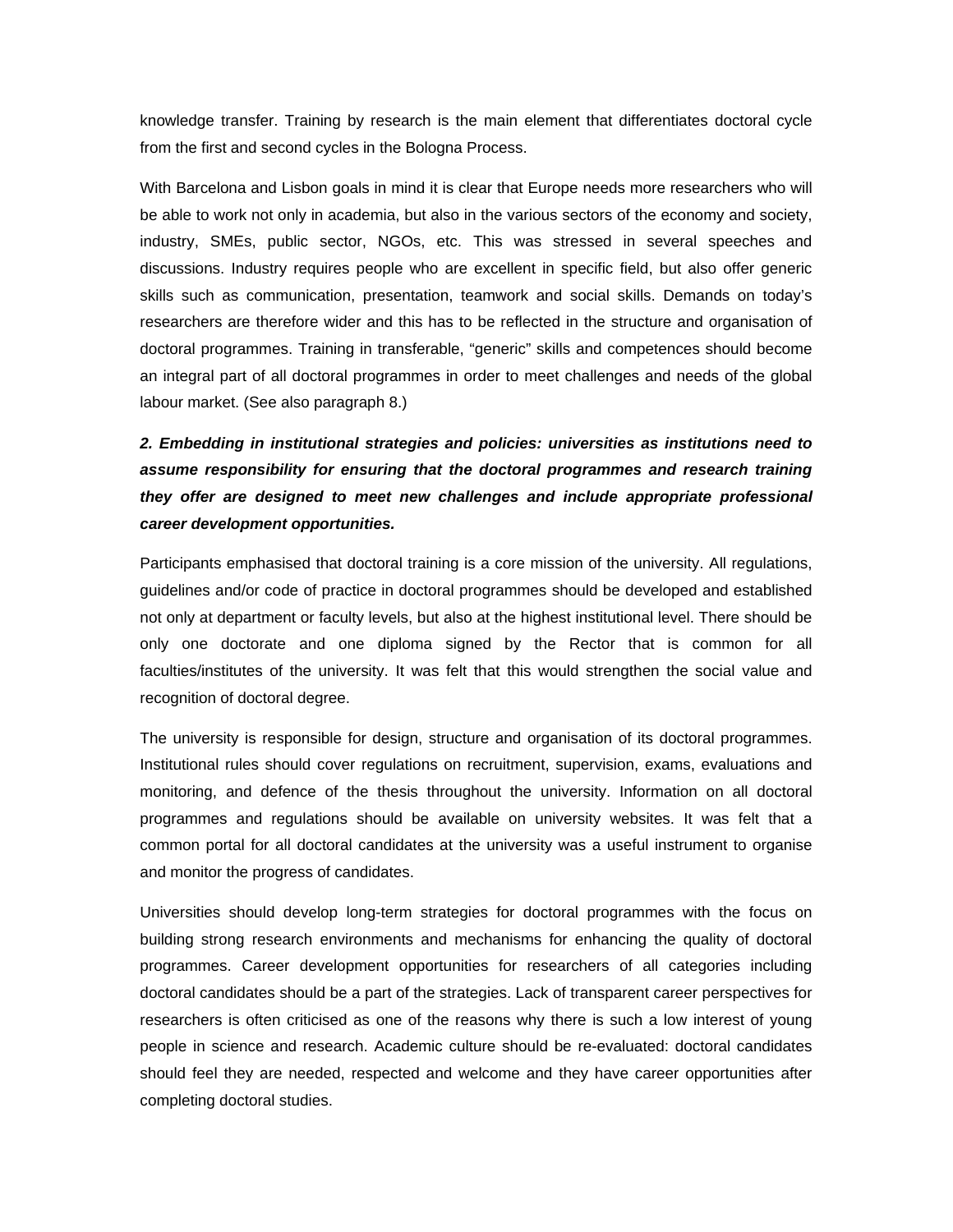#### *3. The importance of diversity: the rich diversity of doctoral programmes in Europe – including joint doctorates – is a strength which has to be underpinned by quality and sound practice.*

The rich diversity of doctoral programmes in Europe was often mentioned as positive characteristics that should be acknowledged and built upon. For the future development of doctoral programmes as the third cycle in the Bologna Process it is important to recognise and understand various scientific, institutional and cultural traditions and values. Throughout Europe, there is a wide diversity of institutional types, national legal frameworks, disciplines, academic and scientific cultures, in which doctoral programmes develop and operate. These environments, reflecting national and regional experience, should be seen as Europe's strength in competition with other regions of the world.

However, Europe's shared diversity and need for collaboration requires transparency and quality. Universities should take full responsibility for quality assurance of doctoral programmes. They should autonomously formulate and enhance their quality criteria and standards in an open and transparent way. Each doctoral programme should contain appropriate measures of research assessment that are consistent with institutional guidelines or regulations.

Diversity of disciplines should be taken into account when building any new doctoral programmes or organising new structures. It is often disciplines and disciplinary differences, and not institutional or country differences that require different approaches. Participants felt that more debate is needed on the development of doctoral programmes within disciplines and among disciplines.

## *4. Doctoral candidates as early stage researchers: should be recognised as professionals – with commensurate rights - who make a key contribution to the creation of new knowledge.*

Doctoral stage should be recognised as the first part in a professional career. The profession of a researcher includes all stages of careers in different sectors. Doctoral candidates should be considered as early stage researchers and research partners and treated as professionals who make an important contribution to the creation of new knowledge. It was noted in the European Charter for Researchers: "Early stage researchers are professionals who are trained through research in the conception or creation of new knowledge, products, processes, methods and systems, and in the management of the projects concerned". Doctoral candidates should preferably be engaged in all levels of governance at the university and participate in decisionmaking.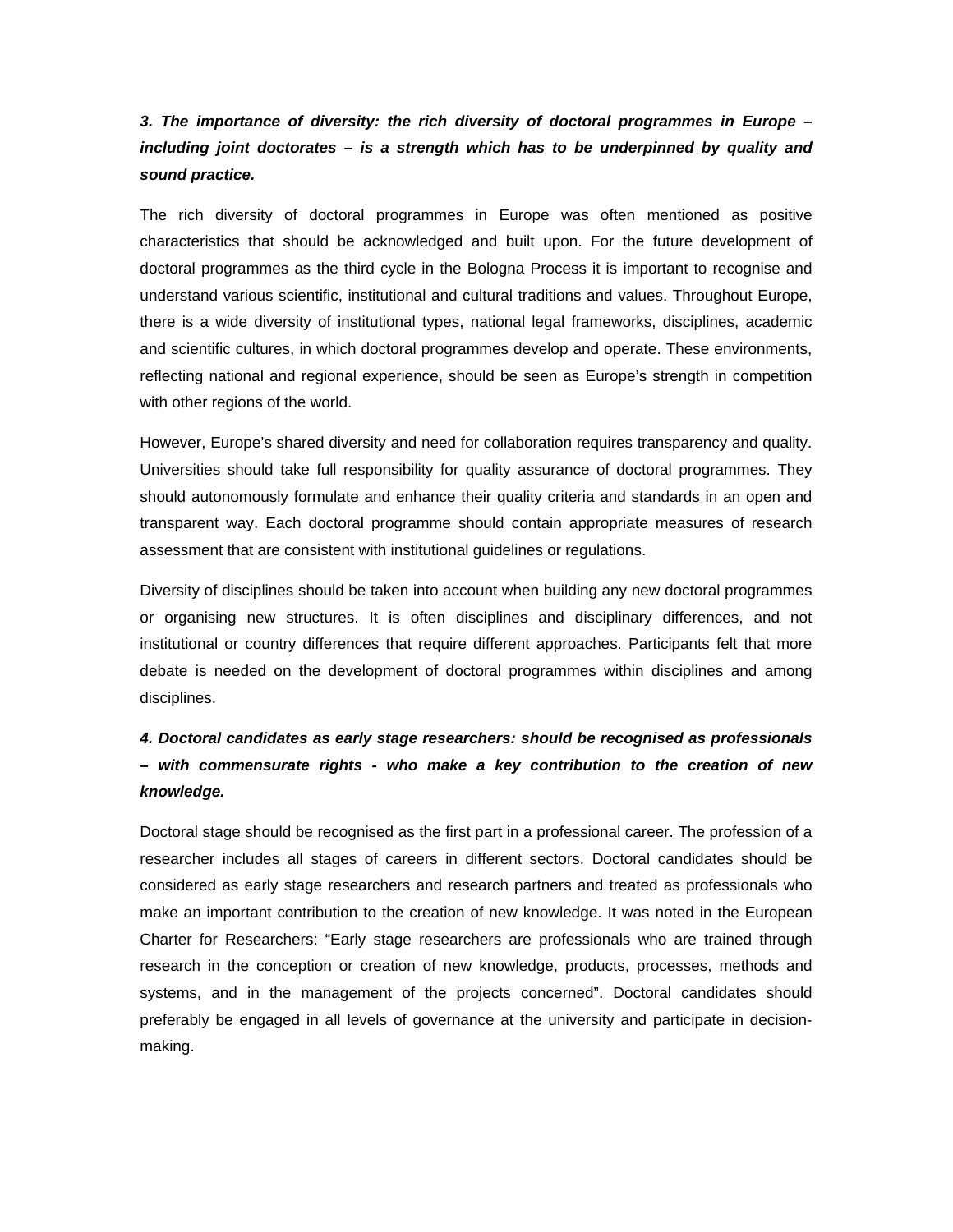The rights and responsibilities of doctoral candidates should be clearly formulated in written agreements signed by candidates, supervisors and institutions. These rights should assure adequate standards of social security, regardless of the legal nature of the employment (health care and parental leave, unemployment benefits, contributions to pension schemes, accident insurance, etc.).

(See also paragraph 10.)

# *5. The crucial role of supervision and assessment: in respect of individual doctoral candidates, arrangements for supervision and assessment should be based on a transparent contractual framework of shared responsibilities between doctoral candidates, supervisors and the institution (and where appropriate including other partners).*

Supervision is considered a crucial part of doctoral training. It is critically important for ensuring good quality of candidates' performance. However, conditions of supervision are often not clear and regulated, and they differ from country to country or institution to institution. There was no common agreement on questions of how supervisors are selected, who can be a supervisor, how often she/he meets with the candidate, how many candidates the supervisor can manage and how the research progress is monitored. Some national or institutional systems seem to be more open and do not provide any rules or control of supervision. In other countries where doctoral training is organised in a structured way (e.g., in doctoral schools) supervision is more a responsibility of the institution than an individual supervisor. Some institutions prefer supervisory panels with several experts/ professors from inside and outside of the university (multiple supervisory), which was considered a good practice example.

Participants agreed that universities should introduce institutional regulations on terms and obligations of doctoral candidates, supervisors and the institution. In addition, a signed contract (agreement) on rights and responsibilities between the three parties can be a good instrument ensuring that each party is aware of their role in the process of doctoral training.

National regulations covering supervision among other issues were introduced in the UK and Ireland (Code of practice for the assurance of academic quality and standards in higher education – Postgraduate research programmes - UK; Good practice in the organisation of PhD programmes in Irish universities – Ireland). There are a number of good institutional practices in supervision which were discussed, such as establishment of common portals for all doctoral candidates; writing regular progress reports by students; student logs; a "toolbox" for supervisors with all necessary information on their role and duties; or training of supervisors.

In addition, the European Commission's European Charter for Researchers and a Code of Conduct for the Recruitment of Researchers offers a set of standards addressed to the Member States in order to encourage institutions to start a dialogue on sustainability of researchers'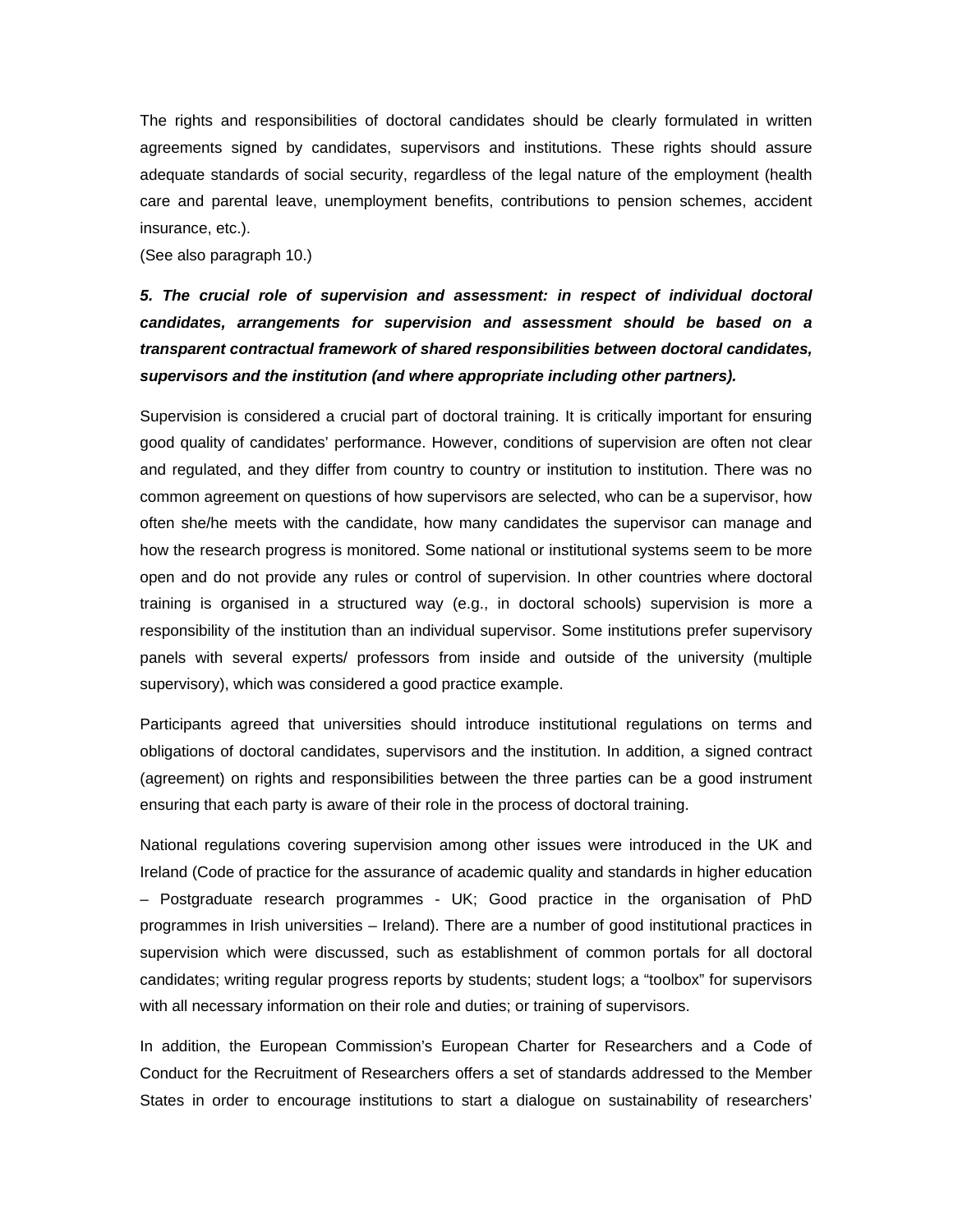career. The document includes emphasis on the important role of supervision as a part of successful career development. Also, Eurodoc (The European Council of Doctoral Candidates and Junior Researchers) has prepared a document on the Development of a European Supervision and Training Charter based on data gathered from many European countries.

*6. Achieving critical mass: Doctoral programmes should seek to achieve critical mass and should draw on different types of innovative practice being introduced in universities across Europe, bearing in mind that different solutions may be appropriate to different contexts and in particular across larger and smaller European countries. These range from graduate schools in major universities to international, national and regional collaboration between universities.* 

Participants felt that in order to achieve critical mass of doctoral candidates, new structures of doctoral programmes will need to be developed. However, disciplinary differences and their specific needs in various national, regional or institutional contexts should not be ignored in this process. There are many good innovative practices in different European countries. Not all practices can be easily transferred from one institution / country to another. In some countries the model of graduate/research/doctoral schools has been successfully developed. In smaller countries clustering of students from different regions or even neighbouring countries has been introduced. Bilateral and multilateral collaboration between universities at regional, national and international level should be an integral part of all forms of doctoral programmes. Doctoral candidates should have the opportunity to work in research teams and different research environments including virtual research networks.

#### *7. Duration: doctoral programmes should operate within appropriate time duration (three to four years full-time as a rule).*

The duration of doctoral programmes was discussed in several working groups and panel discussions, but no clear consensus was achieved. Only a minority of research academics thought that it is possible to finish full time doctoral studies within three years. For the majority, a three year period was considered both too short and unrealistic, and four years was preferred as a more appropriate time duration for doctoral studies.

It seems that strict regulation on the duration of doctoral training would not be the right solution. There are various conditions that have an impact on the length of studies, mainly disciplinary differences (e.g., in sciences work in laboratories includes repeating experiments several times during certain periods that cannot be shortened). Gender dimension cannot be underestimated as many female doctoral candidates are at the age of starting the family and they often have to interrupt their studies during maternity leave. For these reasons, certain flexibility in duration of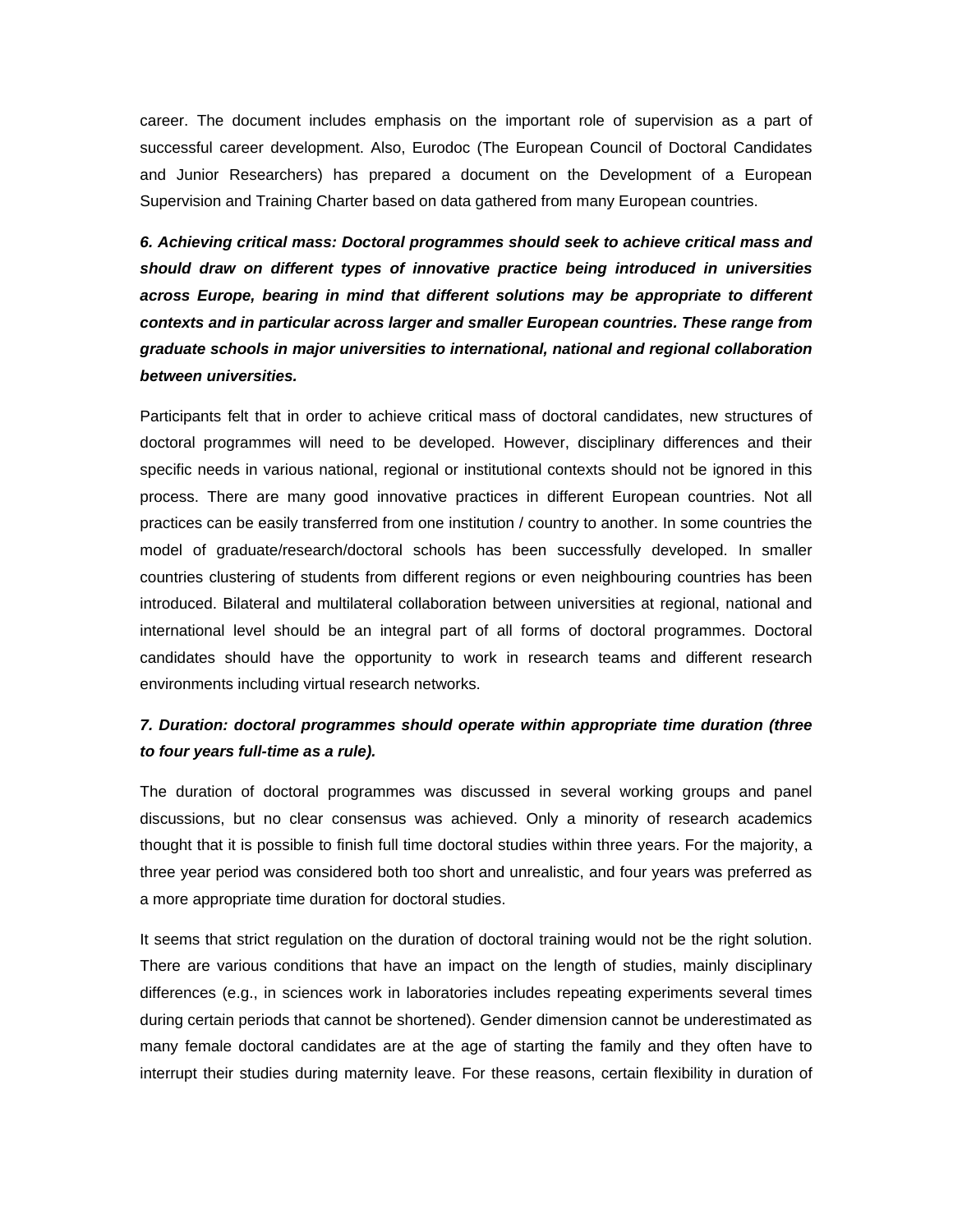doctoral programmes should be kept, but the length of full time studies should not exceed four years.

In many countries there are a number of doctoral candidates who do part-time studies, which take more time to complete because the candidates have a job in addition to participating in doctoral training. They either start their doctoral studies at a later age after having the first career (e.g., in industry) or they need further professional research training for their career development.

Sometimes doctoral candidates are allowed to combine full-time and part-time form of studies according to their personal or funding situation. For some university representatives this was an unknown concept and they argued for full-time studies that allow young doctoral candidates to work together in a well established research environment rather than doing individual research. They stressed that Europe needs young researchers who will be able to compete in the global labour market. Advocates of part-time studies argued that in the era of changing demographic trends in Europe (decrease of childbirths and increase of aging populations), doctoral programmes should be considered a part of life-long learning in line with the Lisbon objectives (the importance of continuous education in the knowledge based society).

#### *8. The promotion of innovative structures: to meet the challenge of interdisciplinary training and the development of transferable skills.*

Considerable attention was paid to the development of transferable skills and interdisciplinary research training. It was agreed that training in transferable ("generic" professional and personal) skills and competences should be offered in each doctoral programme if we want to ensure wider employability of doctoral candidates in different sectors of the economy and society. These skills include communication and presentation skills, writing skills, project and time management, human resources management, financial resources management, teamwork, risk and failure management, etc. Industry seeks young researchers who are flexible, creative, communicative, entrepreneurial, and have good language, intercultural and social skills.

Transferable skills and competences can be taught and improved in courses offered by universities either during the first two years of structured doctoral training or in summer schools, and they should target doctoral candidates of all disciplines. Some university representatives argue that doctoral candidates cannot acquire transferable skills in courses, but only in everyday work by doing research and related activities such as teaching, writing, active participating in seminars, conferences and projects, etc. ("learning by doing approach"). Although there may be a disagreement among university representatives whether courses in transferable skills should be mandatory or voluntary, all agree that it is very important to offer these courses to all doctoral candidates. Training in transferable skills should, however, form only a small part of doctoral training and should not be overemphasised with respect to original research.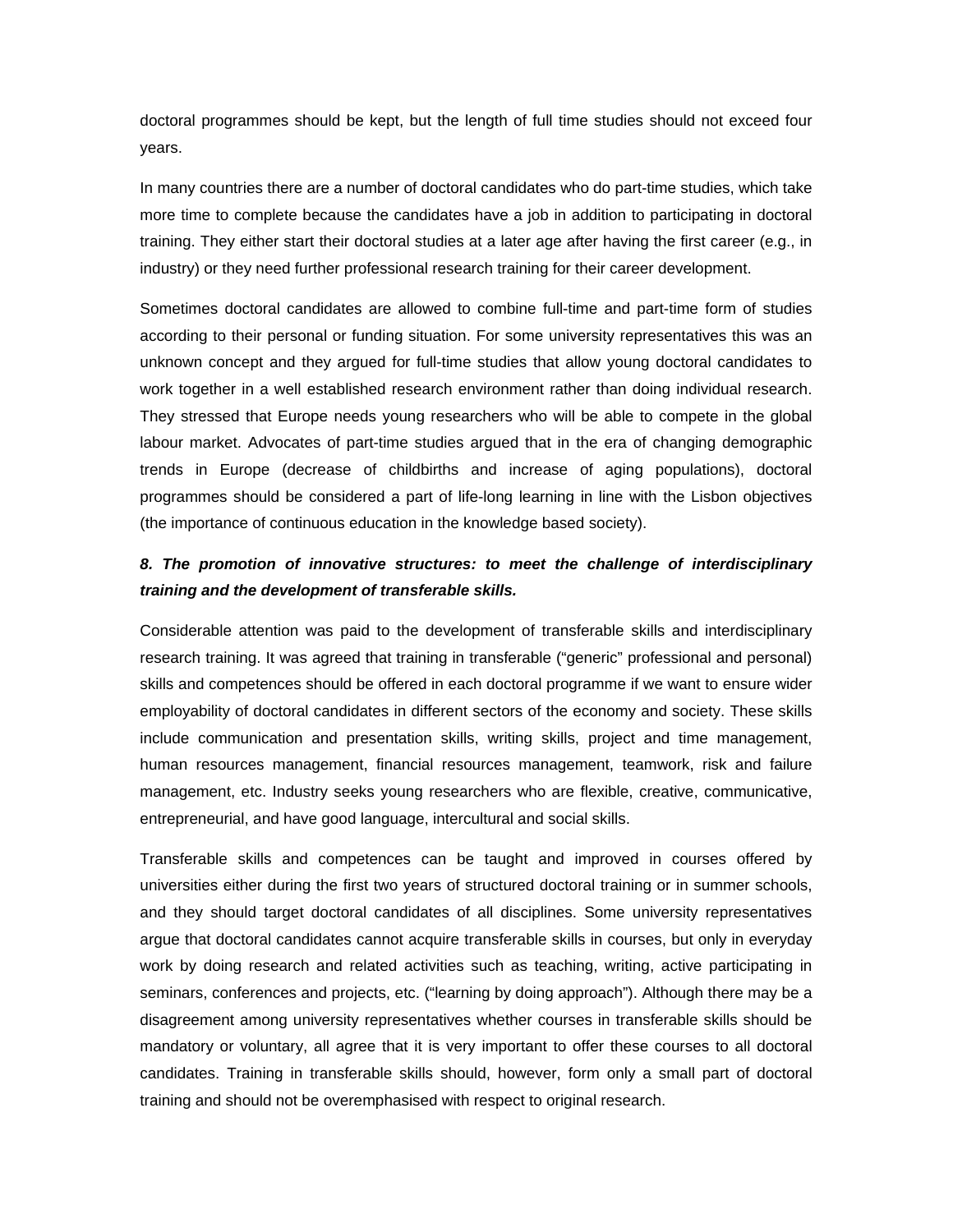In relation to teaching transferable skills and competences, ECTS was widely discussed. No consensus was found on this issue. Most university representatives agreed that ECTS, if used in doctoral programmes at all, should be restricted to the structured course-part of doctoral programmes (e.g., courses in transferable skills). ECTS is also considered a good tool for international mobility. However, majority of participants strongly disagreed with using ECTS for measuring research progress.

Learning transferable skills and competences is also a way of improving interdisciplinary dialogue. Fast development of the sciences and the emergence of new disciplines and problemoriented research funding often combine different fields and "pull down" the boundaries of traditional disciplines opening the way to multidisciplinarity. Doctoral training should reflect this development by offering innovative ways of research education. Structures and curricula should be open and flexible enough to allow doctoral candidates to undertake research and theses based on interdisciplinary approach. This seems to be easier to achieve in emerging doctoral/research/graduate schools or clusters in which research is often based on teamwork and collaboration. Organisation of doctoral training within research groups can open new innovative ways to interdisciplinary dialogue.

# *9. Increasing mobility: Doctoral programmes should seek to offer geographical as well as interdisciplinary and intersectoral mobility and international collaboration within an integrated framework of cooperation between universities and other partners.*

Doctoral programmes should provide mobility experience to doctoral candidates. There is a wide range of programmes providing opportunity to mobility, on the other hand there are still a lot of obstacles that limit mobility of doctoral candidates throughout Europe. Existing programmes vary from the EC Marie Curie programmes to joint doctoral programmes, co-tutelle arrangements, international collaboration among research groups or research periods abroad. Although one of the aims of the Bologna process is an increased mobility, the same obstacles appear frequently, i.e. insufficient financial resources; family-related issues; gender disadvantages; administrative obstacles; social, cultural and language obstacles; lack of social security; lack of information; opposition from supervisors; etc. Mobility should be recognised as an added value and considered as a part of career development. Often this is not the case and reintegration after mobility periods is difficult. Mobility should be encouraged, recognised and not penalised.

Recognition of qualifications and degrees in Europe is another obstacle to mobility although it has been improving with setting up European Qualification Framework (EQF) and Dublin Descriptors that should le ad to recognition of foreign degrees from accredited universities in Europe.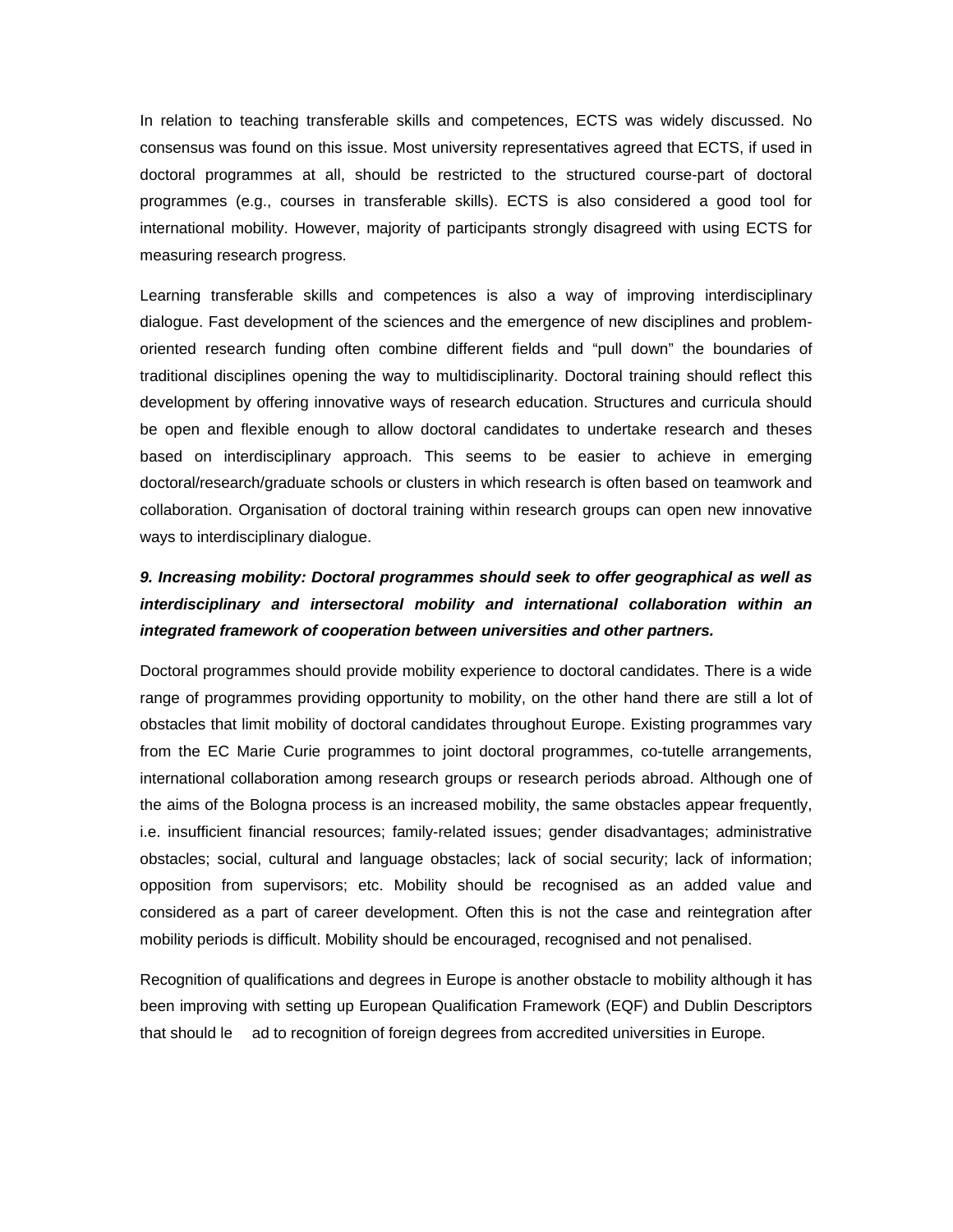Mobility covers also interdisciplinary and inter-sectoral mobility. Doctoral candidates and young researchers should be encouraged to move from one sector to another (e.g., university – industry and back). Universities have to develop partnerships with different partners from different sectors, build networks and collaborations based on institutional and international agreements.

During the discussions on international co-operation, the issue of European doctorate reemerged. It seems that there is no wide consensus on this issue. Most participants needed to be convinced of the merits and rationale for the idea of European doctorate. They did not recognise the need for European label per se as it does not carry any quality attribute. Supporters of European doctorate, on the one hand, stressed its European dimension in terms of mobility and international collaboration, while on the other hand, the opponents noted that European or international dimension can be achieved without the European label through scientific networking activities amongst researchers.

# 10. Ensuring appropriate funding: the development of quality doctoral programmes and *the successful completion by doctoral candidates requires appropriate and sustainable funding.*

All participants agreed that if we want to ensure high quality doctoral programmes, appropriate funding is crucial. Doctoral candidates are not just fee-paying students who bring an income for the institution, but should be also considered junior research and teaching staff who contribute to the creation of new knowledge. Institutions and governments should provide sustainable financing of doctoral programmes. The organisational transformation of doctoral programmes towards more structured doctoral/research/graduate schools requires significantly higher financial investments than traditional individual doctoral training. This new development of doctoral programmes cannot be ignored both at national and European level if we want to compete with graduate schools in the USA and other non-European countries.

Financing of doctoral candidates in Europe varies from country to country and from institution to institution. Doctoral candidates are funded by grants, fellowships, scholarships, subsidies or by private (personal) funds. Funding is closely related to status of a doctoral candidate. In some countries doctoral candidates are considered students, often without all social rights (e.g., without pension rights or unemployment benefits), while in others they are employees and early stage researchers (or combination of both) with regular employment contracts and all related social rights. For a successful completion of doctoral studies full funding of doctoral candidates is crucial. It seems that three-year grants or fellowships in most cases do not cover the whole study period and candidates are often left without any financial support during the period of writing the thesis (usually the fourth year). As a consequence, candidates are searching for other sources of financing at the crucial stage when they need to fully concentrate on the completion of their